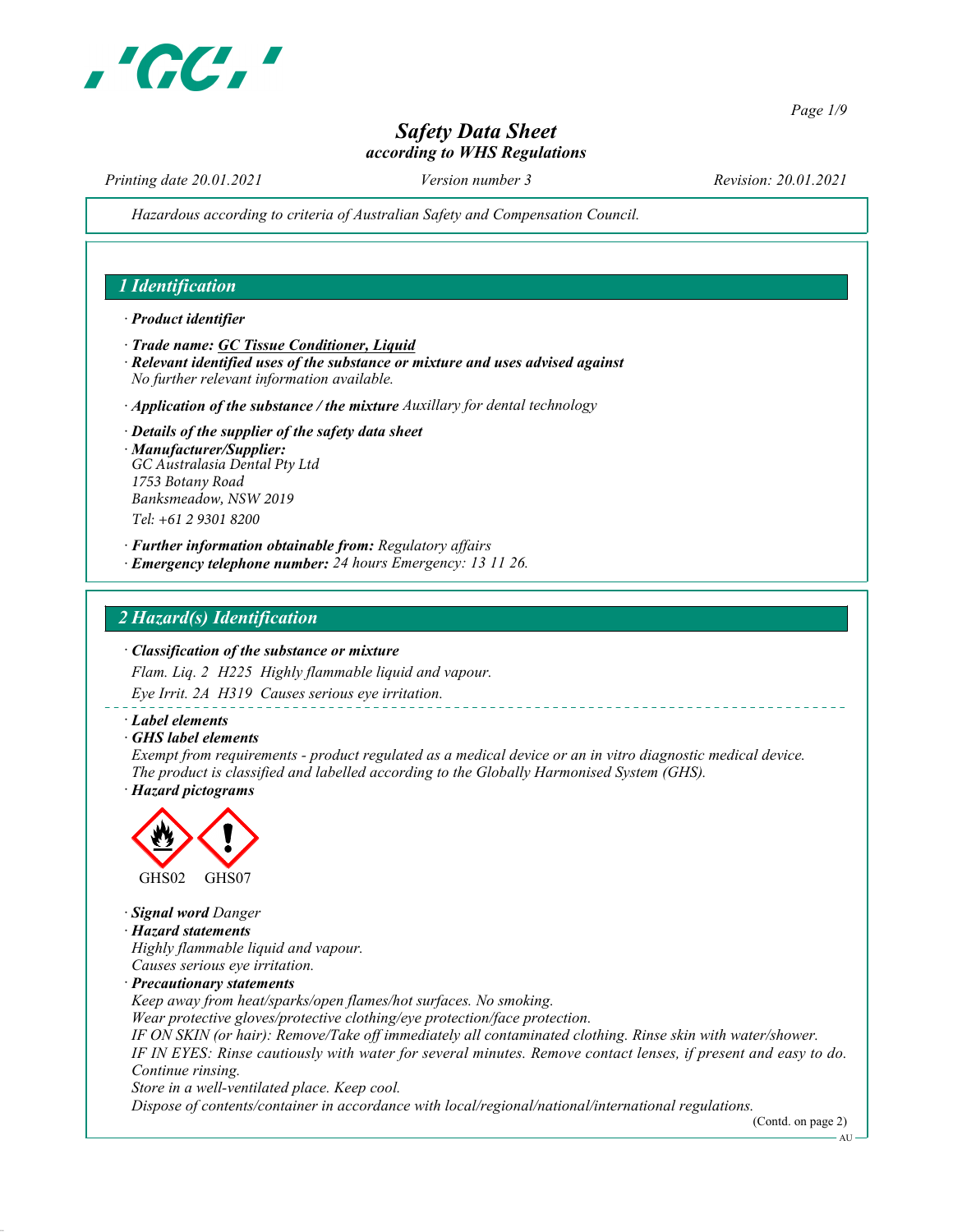Printing date 20.01.2021 **Version number 3** Revision: 20.01.2021

(Contd. of page 1)

#### Trade name: GC Tissue Conditioner, Liquid

#### · Other hazards

· Results of PBT and vPvB assessment

· PBT: Not applicable.

 $\cdot$  vPvB: Not applicable.

# 3 Composition and Information on Ingredients

#### · Chemical characterisation: Mixtures

· Description:

Only substances required to be mentioned according to Annex II of regulation 1907/2006 are listed. Information on the other substances that may be present can be obtained upon request.

#### · Dangerous components:

64-17-5 ethyl alcohol Flam. Liq. 2, H225; Eye Irrit. 2A, H319 10-<25%

· Additional information: For the wording of the listed hazard phrases refer to section 16.

# 4 First Aid Measures

#### · Description of first aid measures

· General information:

Immediately remove any clothing soiled by the product. If symptoms persist consult doctor.

· After inhalation:

Supply fresh air. If required, provide artificial respiration. Keep patient warm. Consult doctor if symptoms persist. Take affected persons into fresh air and keep quiet.

 $\cdot$  After skin contact: If skin irritation continues, consult a doctor.

- · After eye contact:
- Protect unharmed eye.

Rinse opened eye for several minutes under running water. Then consult a doctor.

· After swallowing:

Rinse out mouth and then drink plenty of water.

If symptoms persist consult doctor.

- · Information for doctor:
- · Most important symptoms and effects, both acute and delayed No further relevant information available.

· Indication of any immediate medical attention and special treatment needed

# No further relevant information available.

# 5 Fire Fighting Measures

· Extinguishing media

· Suitable extinguishing agents:

CO2, powder or water spray. Fight larger fires with water spray or alcohol resistant foam. Use fire extinguishing methods suitable to surrounding conditions.

- · For safety reasons unsuitable extinguishing agents: Water with full jet
- · Special hazards arising from the substance or mixture

Formation of toxic gases is possible during heating or in case of fire. No further relevant information available.

· Advice for firefighters

· Protective equipment: Wear self-contained respiratory protective device.

(Contd. on page 3)

**AU**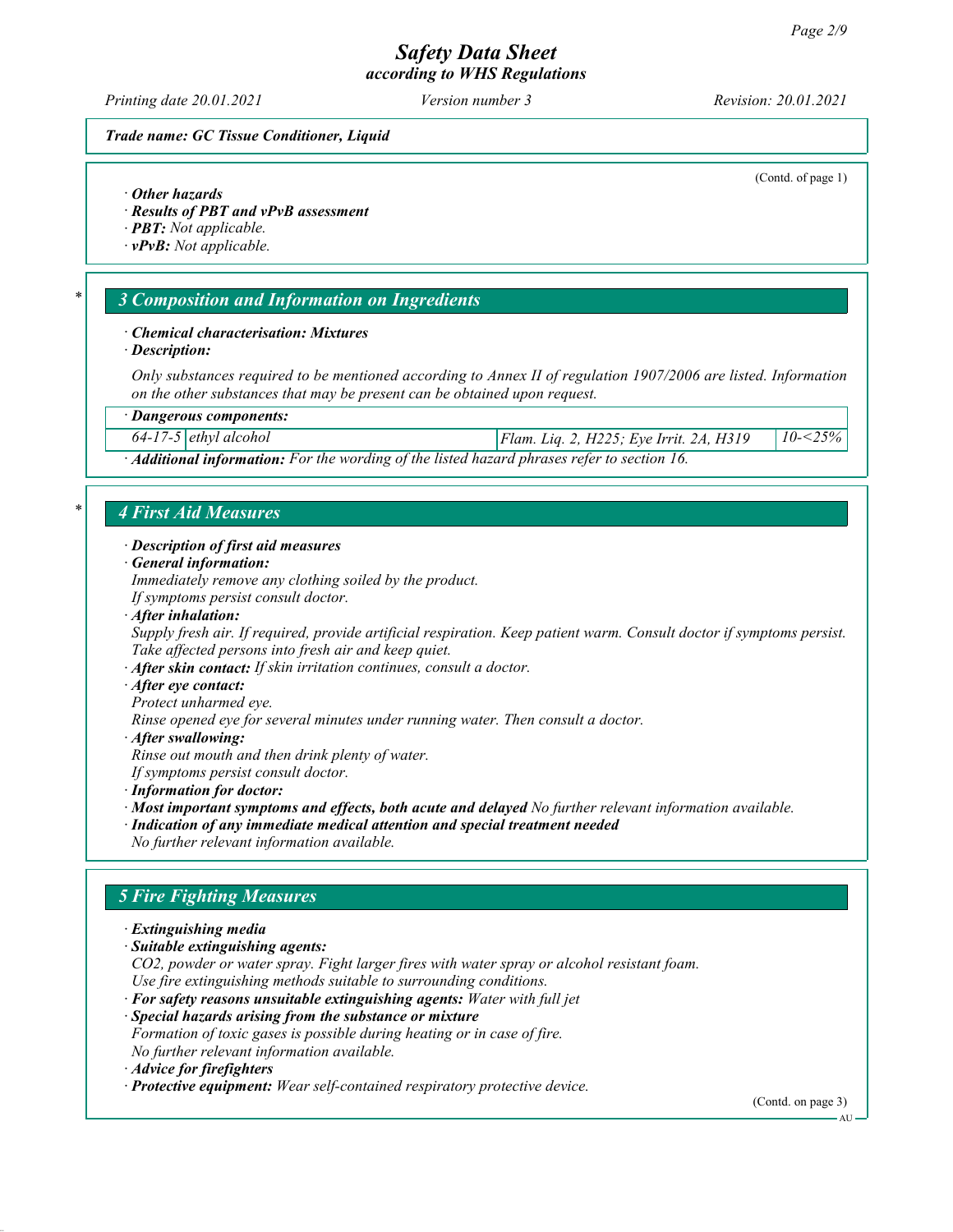Printing date 20.01.2021 **Version number 3** Revision: 20.01.2021

(Contd. of page 2)

### Trade name: GC Tissue Conditioner, Liquid

#### · Additional information

Dispose of fire debris and contaminated fire fighting water in accordance with official regulations.

### **6 Accidental Release Measures**

# · Personal precautions, protective equipment and emergency procedures Remove persons from danger area. Keep away from ignition sources. Avoid contact with the eyes and skin. Wear protective clothing. · Environmental precautions: Do not allow product to reach sewage system or any water course. Inform respective authorities in case of seepage into water course or sewage system. Do not allow to penetrate the ground/soil. In case of seepage into the ground inform responsible authorities. · Methods and material for containment and cleaning up: Ensure adequate ventilation. Absorb liquid components with liquid-binding material. Dispose of the material collected according to regulations. Reference to other sections See Section 7 for information on safe handling. See Section 8 for information on personal protection equipment. See Section 13 for disposal information. **7 Handling and Storage**

#### · Handling:

- · Precautions for safe handling Avoid contact with the eyes and skin. · Information about fire - and explosion protection: Keep ignition sources away - Do not smoke. Protect against electrostatic charges. Do not spray onto a naked flame or any incandescent material.
- · Conditions for safe storage, including any incompatibilities
- · Storage:
- · Requirements to be met by storerooms and receptacles: Store in a cool location.

Store only in unopened original receptacles.

- · Information about storage in one common storage facility: Store away from foodstuffs.
- · Further information about storage conditions:

Keep container tightly sealed.

Store in cool, dry conditions in well sealed receptacles.

Protect from heat and direct sunlight.

Store in a cool place.

· Specific end use(s) No further relevant information available.

### 8 Exposure controls and personal protection

· Additional information about design of technical facilities: No further data; see item 7.

(Contd. on page 4)

AH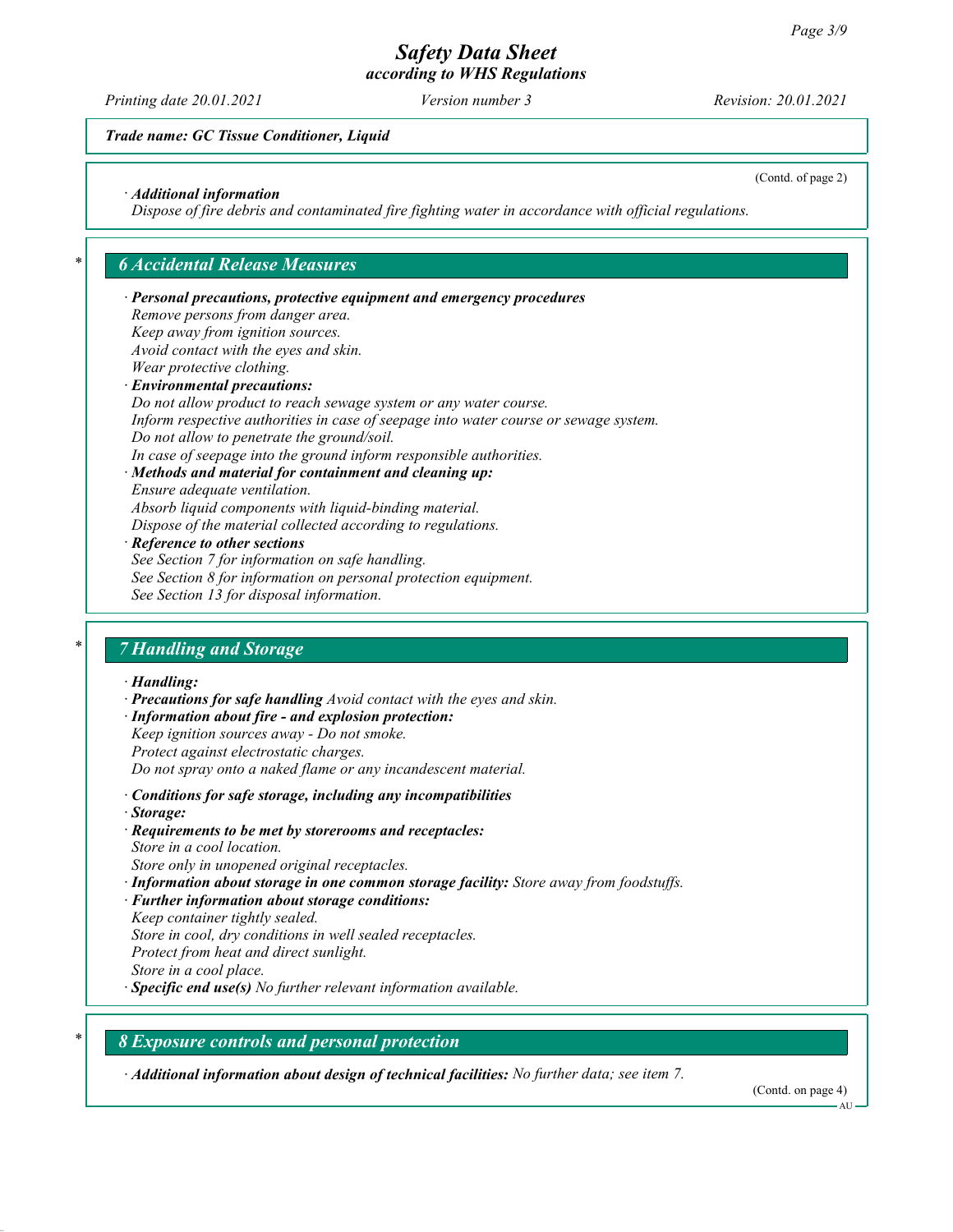Printing date 20.01.2021 Version number 3 Revision: 20.01.2021

Trade name: GC Tissue Conditioner, Liquid

|                                                                                                                                                                                                                                                                                                                                                                                                                                                           | (Contd. of page 3)                                                                                                                                                                                                                                                                                                                                                                                                                                                                                                                          |  |  |
|-----------------------------------------------------------------------------------------------------------------------------------------------------------------------------------------------------------------------------------------------------------------------------------------------------------------------------------------------------------------------------------------------------------------------------------------------------------|---------------------------------------------------------------------------------------------------------------------------------------------------------------------------------------------------------------------------------------------------------------------------------------------------------------------------------------------------------------------------------------------------------------------------------------------------------------------------------------------------------------------------------------------|--|--|
| Control parameters                                                                                                                                                                                                                                                                                                                                                                                                                                        |                                                                                                                                                                                                                                                                                                                                                                                                                                                                                                                                             |  |  |
| · Ingredients with limit values that require monitoring at the workplace:                                                                                                                                                                                                                                                                                                                                                                                 |                                                                                                                                                                                                                                                                                                                                                                                                                                                                                                                                             |  |  |
| 64-17-5 ethyl alcohol                                                                                                                                                                                                                                                                                                                                                                                                                                     |                                                                                                                                                                                                                                                                                                                                                                                                                                                                                                                                             |  |  |
|                                                                                                                                                                                                                                                                                                                                                                                                                                                           | WES Long-term value: 1880 mg/m <sup>3</sup> , 1000 ppm                                                                                                                                                                                                                                                                                                                                                                                                                                                                                      |  |  |
| $\cdot$ PNECs                                                                                                                                                                                                                                                                                                                                                                                                                                             |                                                                                                                                                                                                                                                                                                                                                                                                                                                                                                                                             |  |  |
|                                                                                                                                                                                                                                                                                                                                                                                                                                                           | 3290-92-4 Propylidynetrimethyl trimethacrylate                                                                                                                                                                                                                                                                                                                                                                                                                                                                                              |  |  |
| PNEC Aqua                                                                                                                                                                                                                                                                                                                                                                                                                                                 | $2.76 \mu g/L$ (freshwater)                                                                                                                                                                                                                                                                                                                                                                                                                                                                                                                 |  |  |
|                                                                                                                                                                                                                                                                                                                                                                                                                                                           | 20 μg/L (intermittent releases)                                                                                                                                                                                                                                                                                                                                                                                                                                                                                                             |  |  |
|                                                                                                                                                                                                                                                                                                                                                                                                                                                           | $0.276 \mu g/L$ (marine water)                                                                                                                                                                                                                                                                                                                                                                                                                                                                                                              |  |  |
| <b>PNEC STP</b>                                                                                                                                                                                                                                                                                                                                                                                                                                           | 10 mg/L (Sewage Treatment Plants)                                                                                                                                                                                                                                                                                                                                                                                                                                                                                                           |  |  |
|                                                                                                                                                                                                                                                                                                                                                                                                                                                           | PNEC Sediment $(0.4951 \text{ mg/kg} \text{ sed dw (freshwater)})$                                                                                                                                                                                                                                                                                                                                                                                                                                                                          |  |  |
|                                                                                                                                                                                                                                                                                                                                                                                                                                                           | $0.04951$ mg/kg sed dw (marine water)                                                                                                                                                                                                                                                                                                                                                                                                                                                                                                       |  |  |
| PNEC Air                                                                                                                                                                                                                                                                                                                                                                                                                                                  | $mg/L$ (air)                                                                                                                                                                                                                                                                                                                                                                                                                                                                                                                                |  |  |
| <b>PNEC Soil</b>                                                                                                                                                                                                                                                                                                                                                                                                                                          | 0.0974 mg/kg soil dw (soil)                                                                                                                                                                                                                                                                                                                                                                                                                                                                                                                 |  |  |
|                                                                                                                                                                                                                                                                                                                                                                                                                                                           | PNEC Predator   mg/kg (Predator)                                                                                                                                                                                                                                                                                                                                                                                                                                                                                                            |  |  |
|                                                                                                                                                                                                                                                                                                                                                                                                                                                           | · Additional information: The lists valid during the making were used as basis.                                                                                                                                                                                                                                                                                                                                                                                                                                                             |  |  |
| · Exposure controls<br>· Personal protective equipment:<br>General protective and hygienic measures:<br>The usual precautionary measures are to be adhered to when handling chemicals.<br>Avoid contact with the eyes and skin.<br>Wash hands before breaks and at the end of work.<br>Immediately remove all soiled and contaminated clothing<br>· Respiratory protection: Suitable respiratory protective device recommended.<br>· Protection of hands: |                                                                                                                                                                                                                                                                                                                                                                                                                                                                                                                                             |  |  |
| Protective gloves                                                                                                                                                                                                                                                                                                                                                                                                                                         |                                                                                                                                                                                                                                                                                                                                                                                                                                                                                                                                             |  |  |
| · Material of gloves<br>observed.<br>$\cdot$ Eye protection:                                                                                                                                                                                                                                                                                                                                                                                              | The selection of the suitable gloves does not only depend on the material, but also on further marks of quality and<br>varies from manufacturer to manufacturer. As the product is a preparation of several substances, the resistance of<br>the glove material can not be calculated in advance and has therefore to be checked prior to the application.<br>· Penetration time of glove material<br>The exact break through time has to be found out by the manufacturer of the protective gloves and has to be<br>Tightly sealed goggles |  |  |

(Contd. on page 5)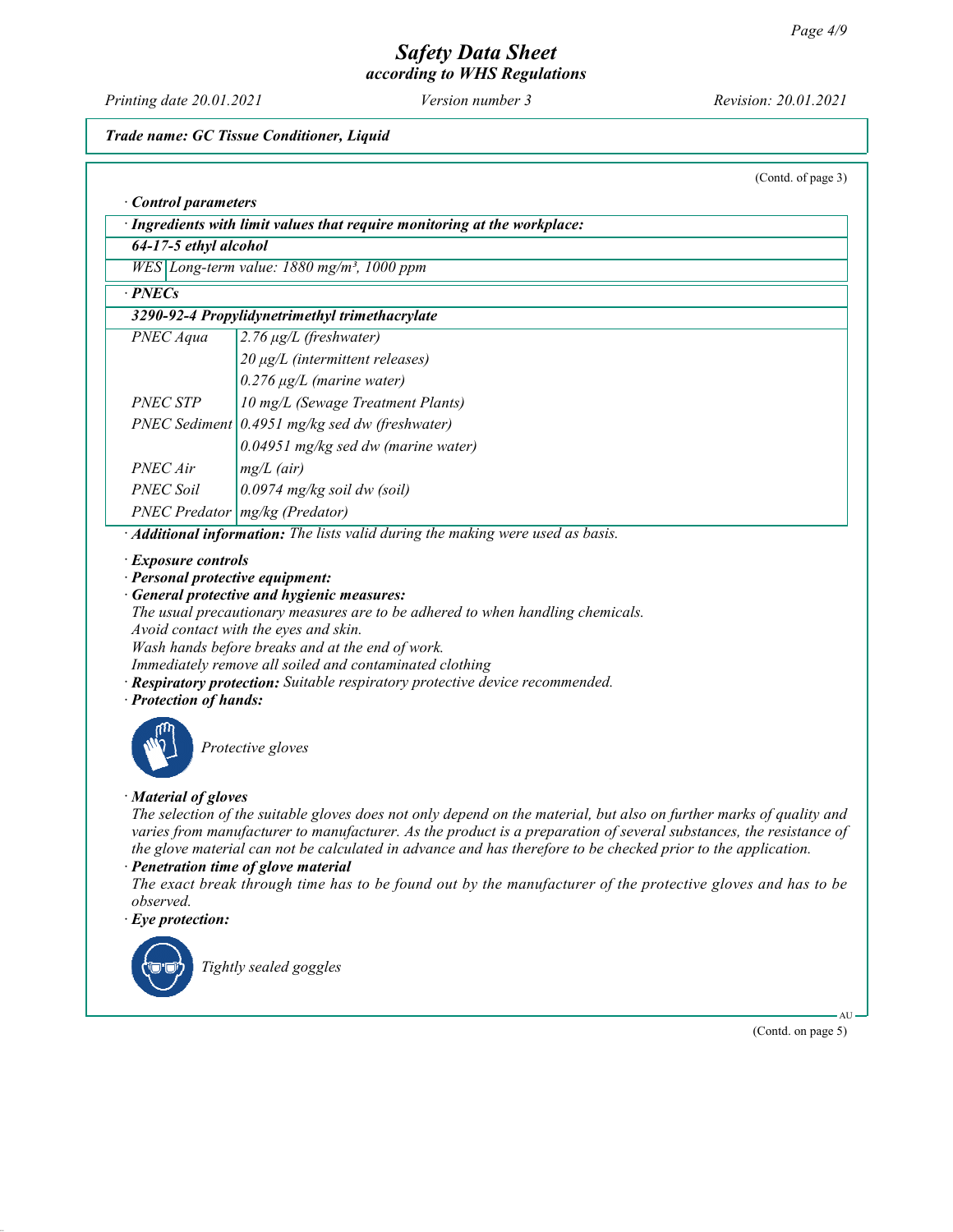Printing date 20.01.2021 Version number 3 Revision: 20.01.2021

### Trade name: GC Tissue Conditioner, Liquid

(Contd. of page 4)

| · Information on basic physical and chemical properties<br><b>General Information</b> |                                               |
|---------------------------------------------------------------------------------------|-----------------------------------------------|
| $\cdot$ Appearance:                                                                   |                                               |
| Form:                                                                                 | Liquid                                        |
| Colour:                                                                               | Clear                                         |
| $\cdot$ Odour:                                                                        | Ester-like                                    |
| · Odour threshold:                                                                    | Not determined.                               |
| $\cdot$ pH-value:                                                                     | Not determined.                               |
| · Change in condition                                                                 |                                               |
| Melting point/freezing point:                                                         | Undetermined.                                 |
| Initial boiling point and boiling range: Undetermined.                                |                                               |
| · Flash point:                                                                        | 13 °C (55.4 °F)                               |
|                                                                                       | Not applicable.                               |
| · Flammability (solid, gas):                                                          | Not applicable.                               |
| · Ignition temperature:                                                               | Undetermined.                                 |
| · Decomposition temperature:                                                          | Not determined.                               |
| $\cdot$ Auto-ignition temperature:                                                    | Product is not selfigniting.                  |
| · Explosive properties:                                                               | Product does not present an explosion hazard. |
| · Explosion limits:                                                                   |                                               |
| Lower:                                                                                | 3.5 Vol %                                     |
|                                                                                       | Not determined.                               |
| <b>Upper:</b>                                                                         | $15$ Vol $\%$                                 |
|                                                                                       | Not determined.                               |
| $\cdot$ <i>Vapour pressure:</i>                                                       | Not determined.                               |
| $\cdot$ Density:                                                                      | Not determined.                               |
| · Relative density                                                                    | Not determined.                               |
| $\cdot$ <i>Vapour density</i>                                                         | Not determined.                               |
| $\cdot$ Evaporation rate                                                              | Not determined.                               |
| · Solubility in / Miscibility with                                                    |                                               |
| water:                                                                                | Fully miscible.                               |
| · Partition coefficient: n-octanol/water:                                             | Not determined.                               |
| · Viscosity:                                                                          |                                               |
| Dynamic:                                                                              | Not determined.                               |
| Kinematic:                                                                            | Not determined.                               |
| · Solvent content:                                                                    |                                               |
| <b>Organic solvents:</b>                                                              | 15.0%                                         |
| $VOC$ (EC)                                                                            | $150.0$ g/l                                   |
| $\cdot$ Other information                                                             | No further relevant information available.    |

# **10 Stability and Reactivity**

· Reactivity No further relevant information available.

(Contd. on page 6)

 $AU -$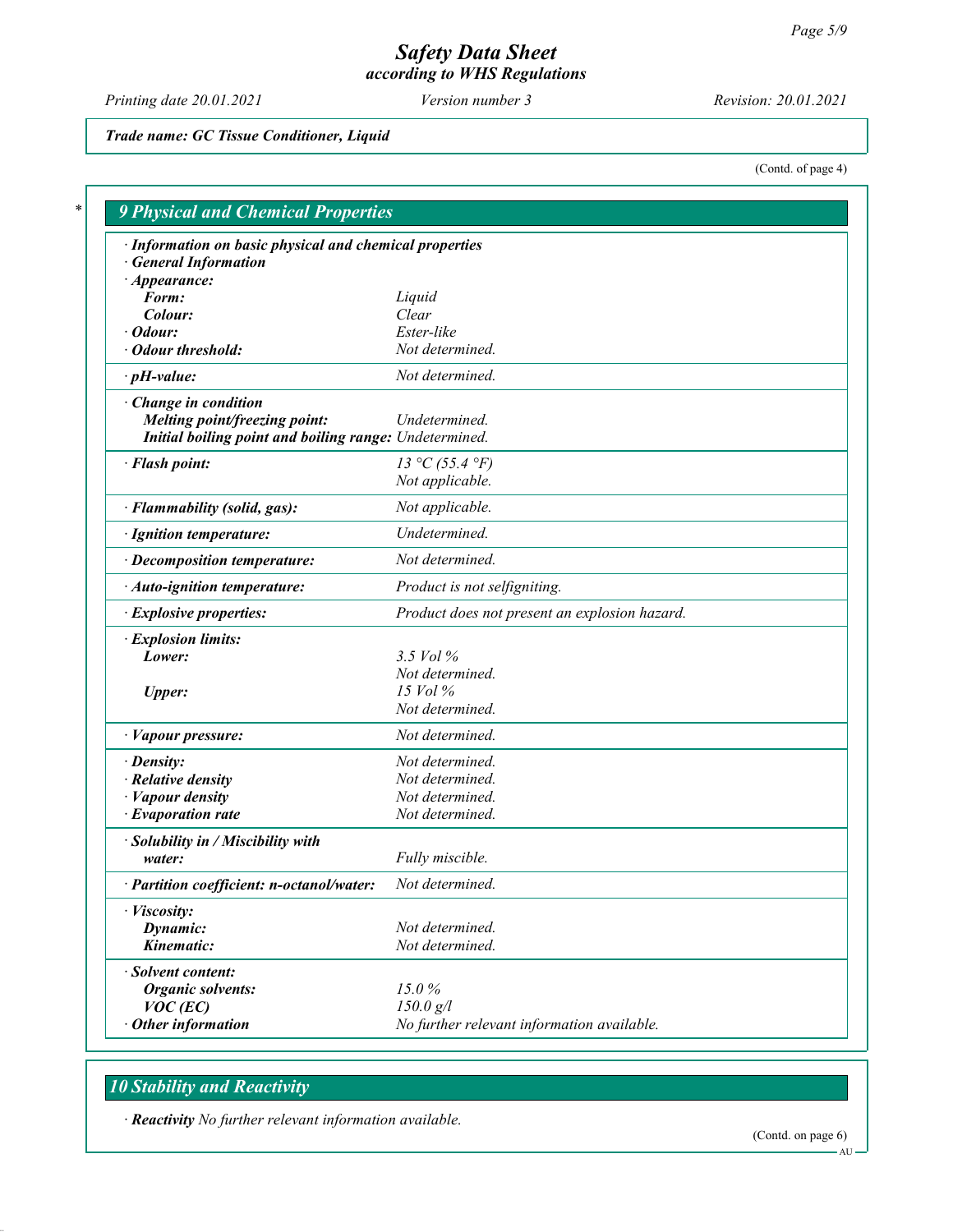# Safety Data Sheet

according to WHS Regulations

Printing date 20.01.2021 **Version number 3** Revision: 20.01.2021

(Contd. of page 5)

Trade name: GC Tissue Conditioner, Liquid

· Chemical stability

· Thermal decomposition / conditions to be avoided: No decomposition if used according to specifications.

· Possibility of hazardous reactions No dangerous reactions known.

· Conditions to avoid No further relevant information available.

· Incompatible materials: No further relevant information available.

· Hazardous decomposition products: No dangerous decomposition products known.

# **11 Toxicological Information**

· Information on toxicological effects

· Acute toxicity

· LD/LC50 values relevant for classification:

64-17-5 ethyl alcohol

Oral  $LD50$  7,060 mg/kg (rat (f+m))

Inhalative  $|LC50/4 h| 20,000$  mg/l (rat (f+m))

· Primary irritant effect:

· Skin corrosion/irritation No irritant effect.

· Serious eye damage/irritation Irritating effect.

· Respiratory or skin sensitisation No sensitising effects known.

· Repeated dose toxicity No further relevant information available.

CMR effects (carcinogenity, mutagenicity and toxicity for reproduction)

No further relevant information available.

# 12 Ecological Information

· Toxicity

· Aquatic toxicity:

3290-92-4 Propylidynetrimethyl trimethacrylate

LC50/96h (dynamic) >1 mg/L (Oncorhvnchus mykiss) (OECD Guideline 203 (Fish, Acute Toxicity Test))

Persistence and degradability No further relevant information available.

- · Behaviour in environmental systems:
- · Bioaccumulative potential No further relevant information available.
- $\cdot$  **Mobility in soil** No further relevant information available.
- · Ecotoxical effects:
- · Remark: Harmful to fish
- · Additional ecological information:

· General notes:

Harmful to aquatic organisms

Water hazard class 2 (German Regulation) (Self-assessment): hazardous for water

Do not allow product to reach ground water, water course or sewage system.

Danger to drinking water if even small quantities leak into the ground.

· Results of PBT and vPvB assessment

· PBT: Not applicable.

 $\cdot$  vPvB: Not applicable.

 $\cdot$  Other adverse effects No further relevant information available.

(Contd. on page 7)

AU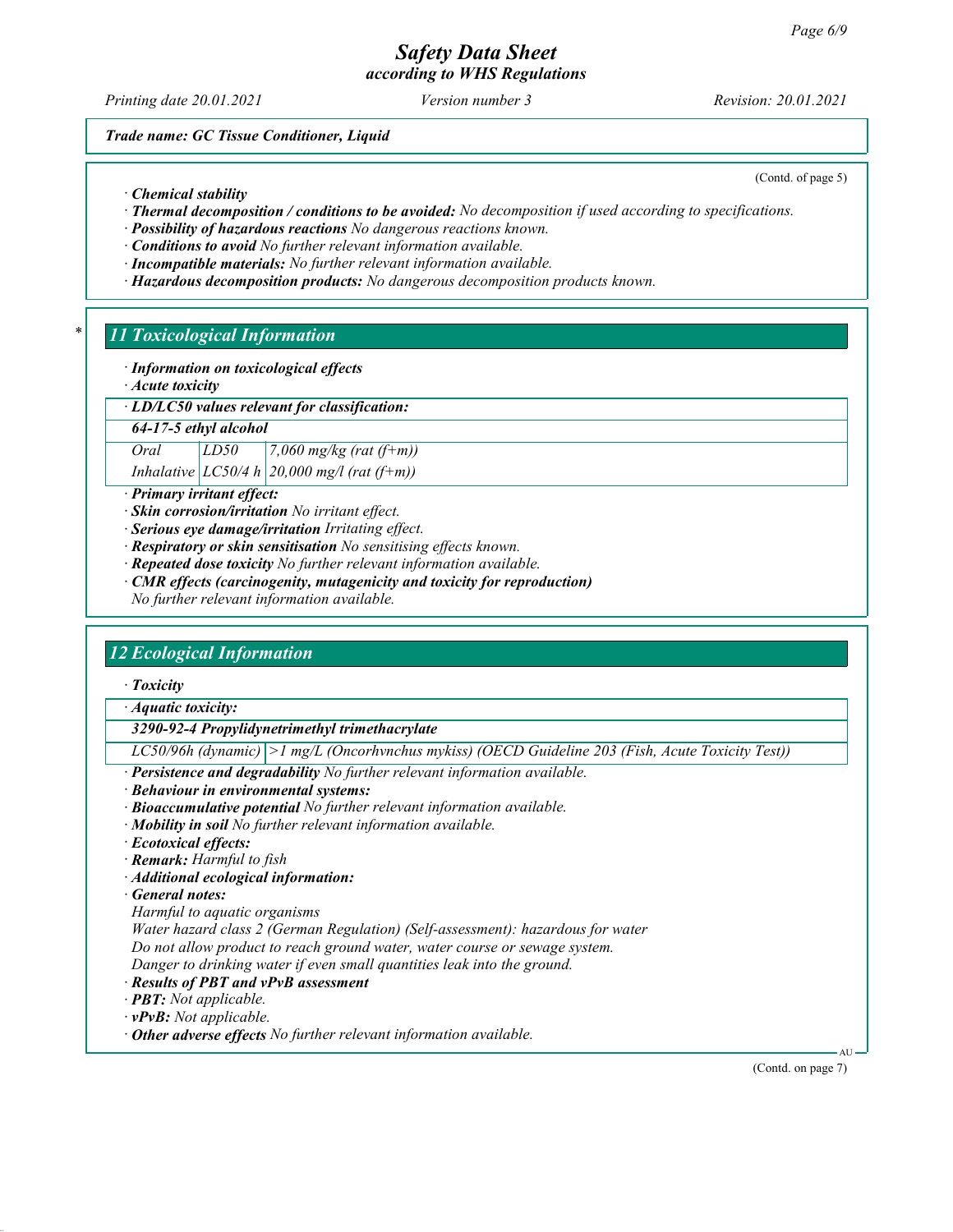Printing date 20.01.2021 Version number 3 Revision: 20.01.2021

Trade name: GC Tissue Conditioner, Liquid

(Contd. of page 6)

# 13 Disposal considerations

· Waste treatment methods

· Recommendation

Т

Must not be disposed together with household garbage. Do not allow product to reach sewage system.

- · Uncleaned packaging:
- · Recommendation: Disposal must be made according to official regulations.
- · Recommended cleansing agents: Water, if necessary together with cleansing agents.

| · UN-Number<br>ADG, IMDG, IATA                                          | <i>UN1170</i>                             |
|-------------------------------------------------------------------------|-------------------------------------------|
| · UN proper shipping name<br>$\cdot$ ADG<br>$\cdot$ IMDG, IATA          | 1170 ETHANOL SOLUTION<br>ETHANOL SOLUTION |
| · Transport hazard class(es)                                            |                                           |
| $\cdot$ ADG                                                             |                                           |
|                                                                         |                                           |
| · Class                                                                 | 3 (F1) Flammable liquids.                 |
| $\cdot$ Label                                                           | $\overline{3}$<br>.                       |
|                                                                         |                                           |
| $\cdot$ Class                                                           | 3 Flammable liquids.                      |
| $\cdot$ Label                                                           | $\overline{3}$                            |
| · Packing group<br>ADG, IMDG, IATA                                      | $I\!I$                                    |
| · Environmental hazards:<br>$\cdot$ Marine pollutant:                   | N <sub>o</sub>                            |
| · Special precautions for user                                          | Warning: Flammable liquids.               |
| · Hazard identification number (Kemler code):                           | 33                                        |
| · EMS Number:<br>· Stowage Category                                     | $F-E$ , $S-D$<br>$\boldsymbol{A}$         |
|                                                                         |                                           |
| · Transport in bulk according to Annex II of Marpol<br>and the IBC Code | Not applicable.                           |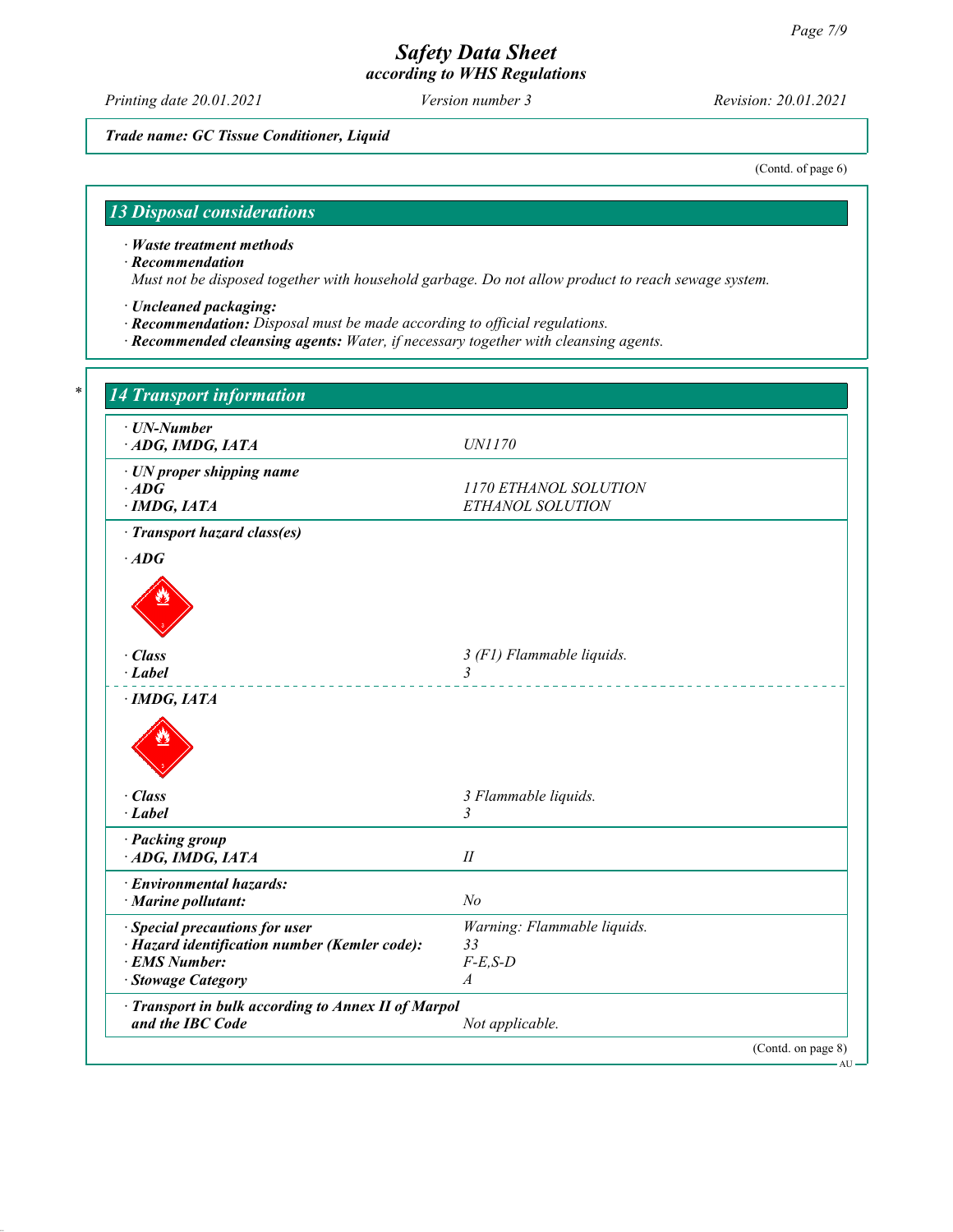Printing date 20.01.2021 Version number 3 Revision: 20.01.2021

Trade name: GC Tissue Conditioner, Liquid

|                                     | (Contd. of page 7)                               |
|-------------------------------------|--------------------------------------------------|
| · Transport/Additional information: |                                                  |
| $\cdot$ ADG                         |                                                  |
| Limited quantities $(LQ)$           | H                                                |
| $\cdot$ Excepted quantities (EQ)    | Code: E2                                         |
|                                     | Maximum net quantity per inner packaging: 30 ml  |
|                                     | Maximum net quantity per outer packaging: 500 ml |
| · Transport category                |                                                  |
| · Tunnel restriction code           | D/E                                              |
| $\cdot$ IMDG                        |                                                  |
| Limited quantities $(LO)$           | H                                                |
| $\cdot$ Excepted quantities (EQ)    | Code: E2                                         |
|                                     | Maximum net quantity per inner packaging: 30 ml  |
|                                     | Maximum net quantity per outer packaging: 500 ml |
| · UN "Model Regulation":            | UN 1170 ETHANOL SOLUTION, 3, III                 |

# 15 Regulatory information

· Safety, health and environmental regulations/legislation specific for the substance or mixture

· Australian Inventory of Chemical Substances

All ingredients are listed.

· Standard for the Uniform Scheduling of Medicines and Poisons

None of the ingredients is listed.

· GHS label elements The product is classified and labelled according to the Globally Harmonised System (GHS). · Hazard pictograms



· Signal word Danger

· Hazard statements

Highly flammable liquid and vapour. Causes serious eye irritation.

· Precautionary statements

Keep away from heat/sparks/open flames/hot surfaces. No smoking.

Wear protective gloves/protective clothing/eye protection/face protection.

IF ON SKIN (or hair): Remove/Take off immediately all contaminated clothing. Rinse skin with water/shower. IF IN EYES: Rinse cautiously with water for several minutes. Remove contact lenses, if present and easy to do. Continue rinsing.

Store in a well-ventilated place. Keep cool.

Dispose of contents/container in accordance with local/regional/national/international regulations.

· Directive 2012/18/EU

· Named dangerous substances - ANNEX I None of the ingredients is listed.

· Seveso category P5c FLAMMABLE LIQUIDS

- $\cdot$  Qualifying quantity (tonnes) for the application of lower-tier requirements 5,000 t
- $\cdot$  Qualifying quantity (tonnes) for the application of upper-tier requirements 50,000 t

(Contd. on page 9)

AU